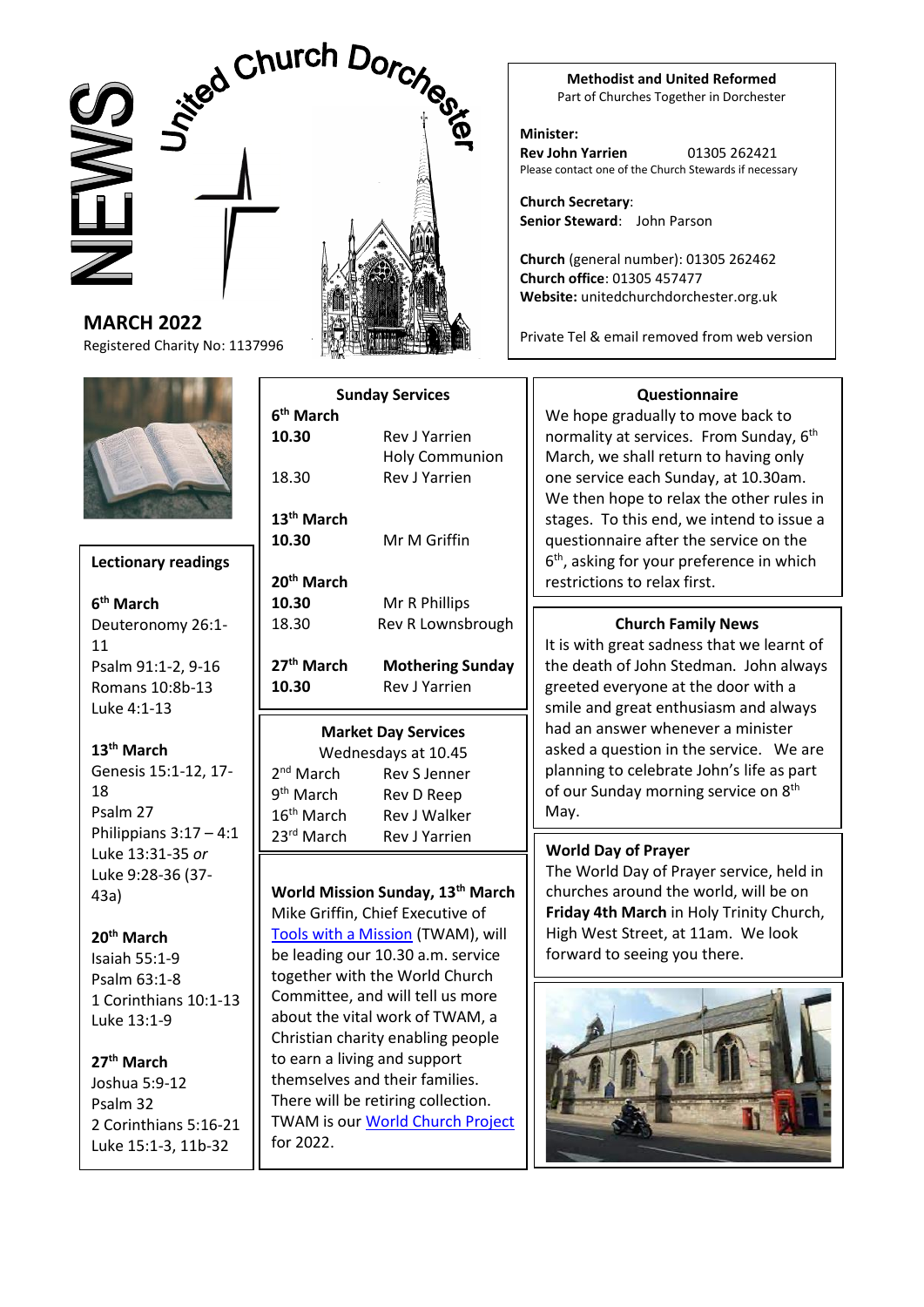#### **Stationing**

Our Methodist circuit, Dorset South and West, has managed to secure another Methodist minister. The Rev Jane Wilson will be based in Bridport and have pastoral oversight of Bridport United Church and Uploders Methodist Church. This will bring the ministerial strength back up to three, which is what it was before the Rev Peter Clark's retirement. Although it would have been ideal to have a URC minister, the current URC policy made the appointment of a full-time URC minister impossible.

As well as her pastoral responsibilities at Bridport and Uploders, Jane will also have a missional role across the whole circuit. There is a shortage of Methodist ministers, so the circuit has done very well to obtain somebody. The circuit leadership put together a very good role profile, and it may be that the inclusion of the missional element made us successful.

#### **New Stewards**

We need to have at least four, and preferably five, new stewards appointed at the AGM on the 27<sup>th</sup> April. Please think prayerfully whether this might be a role which you could fulfil, and also of anybody else who might do it. If you need more information about what the role involves, please speak to one of the existing stewards or to John Hilton, who is the acting Church Secretary.

We also need a new Church Secretary. John Hilton has already gone well beyond his term of office because nobody else has come forward to take his place. The role has been considerably reduced by the appointment of Di Lawrence as our clerical assistant. Without stewards and a Church Secretary, UCD cannot continue.

#### **Exploring our Faith A Lent study group called "Seekers"**

As we approach Lent this year, we are planning to hold a Lent Study Group called "Seekers". This will be an opportunity to explore the basics of what it is to be a Christian today and how we journey through life together as a community here at UCD.

Our Seekers course will run each week from Thursday 10<sup>th</sup> March through to Thursday  $7<sup>th</sup>$  April from 7 to 8.30pm. We will meet in the Hall for part of the sessions together, where the theme will be outlined, and then there will be an opportunity to discuss the topic each week in smaller groups. Refreshments will be provided.

Flavour of topics to be explored include "Christianity: boring, untrue and irrelevant today", "Can we trust the Bible?", "Who is Jesus?", "Why does Jesus' death matter?" and "Why suffering?" For more information in relation to the course please speak to Rev John, Rev Brenda Stephenson, Peter Jenner, Paul Smith, Chris Warren, Brian Savage, Elizabeth Haynes, Penny Fennell.

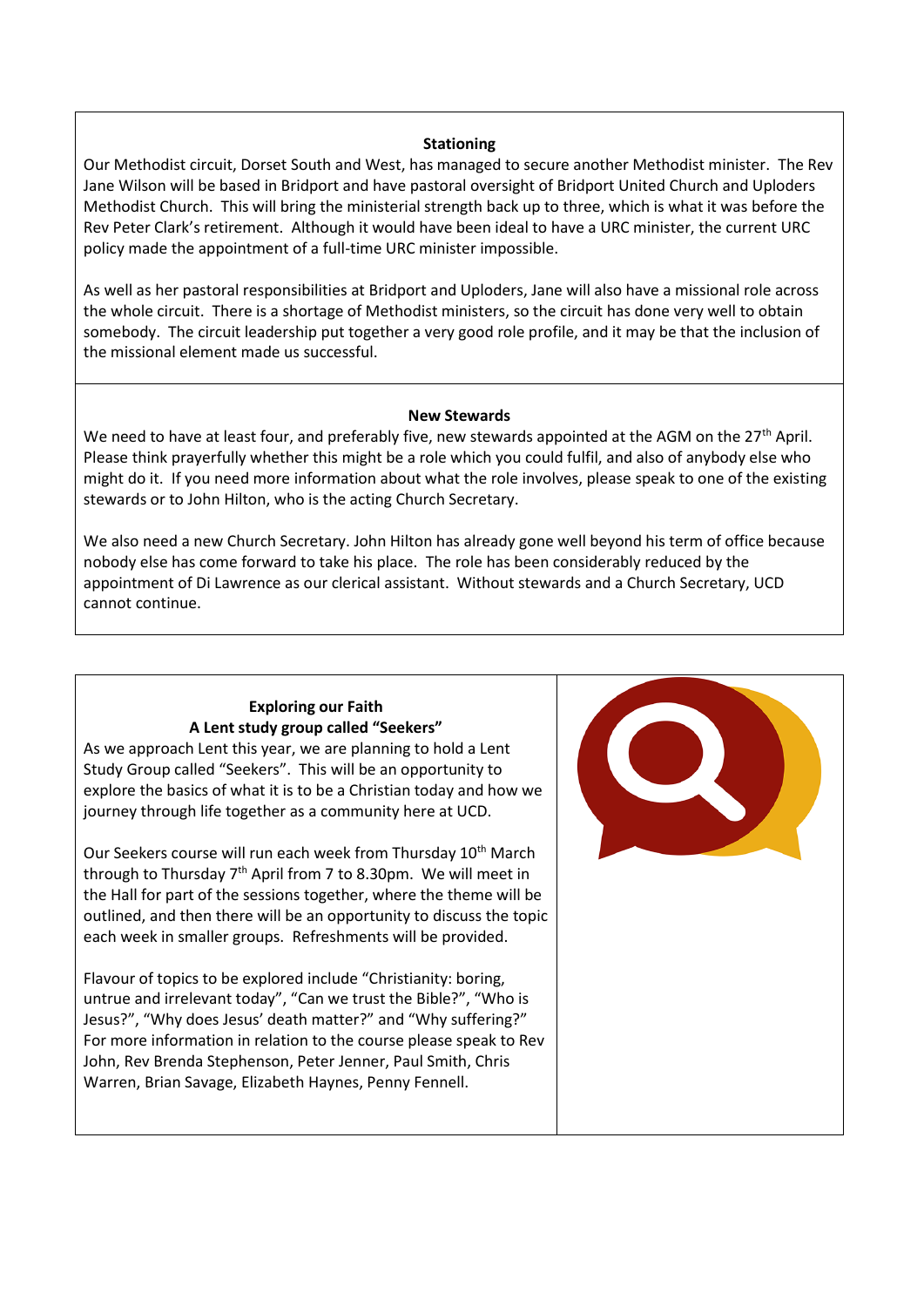#### **Easter Day Breakfast**

On Sunday 17 April the Easter Day breakfast is making a return and all are welcome to enjoy breakfast at the United Church before the 10:30 service.

To start we provide fruit compôte, muesli and cereal, followed by a cooked breakfast, toast, fruit juice, tea and coffee. Back by popular demand we even have Jon's homemade marmalade.

We serve between 08:30 and 09:30 and the cost is £5:00 for adults and £3:00 for children under 12. Please sign up on the noticeboard in the hall or contact Jonathan Mair.

| <b>Coffee in the Church Hall</b>                             |             |
|--------------------------------------------------------------|-------------|
| Wednesday 30th March, 9.30-12                                | $ $ If y    |
| On Wednesday 30 <sup>th</sup> March, during the usual coffee | $\vert$ tin |

morning in the hall, there will be a stall selling goods from th[e church shop:](https://unitedchurchdorchester.org.uk/church-shop.html) Christian books, Easter cards, gifts and Traidcraft. Please support this event.

you would like prayer for yourself or others at any ne, please contac[t Penny Fennell.](https://unitedchurchdorchester.org.uk/contact-one-of-the-team/4-uncategorised/43-prayer-chain.html) Details can be given anonymously, and confidentiality within the prayer chain is absolute unless there is a safeguarding risk.

**Prayer Chain**

#### **Dealing with challenging situations**

When confronted with a challenging situation, or one that is becoming challenging, it's helpful to be aware of the following:

1. \*Assess the situation: is the person rational, or do you suspect mental health issues, drink or drugs or some other factor?

2. \*Always consider the risks.

3. \*Try to ensure you have some backup, but don't crowd the person.

If you feel confident that you are not in danger:

• \*Encourage the person to a safe space where you can talk and have a cup of tea (don't put yourself at any risk).

• \*Be confident, look the person in the eye, allow them to talk and make sure they know that you're listening. • \*Use expressions like 'I can see you're angry' rather than 'calm down'.

• \*Don't touch an angry or irate person.

If you feel in danger, or don't feel confident about handling the situation:

• \*Don't engage with anyone who is clearly in a heightened state of anger.

• \*Ask someone for help.

• \*Leave (if appropriate).

• \*Contact the police.

If necessary, call the police (999) the Community Mental Health Team (01305 214500 office hours) or the DHUFT Mental Health line (0800 6520190 manned 24/7)

#### **Forest Praise in March**

Our nex[t Forest Praise](https://unitedchurchdorchester.org.uk/pdf%20Documents/Forest%20Praise%20Poster%20March%202022.pdf) is on Saturday 26<sup>th</sup> March at St George's, Fordington, from 10.30 -11.45am. Please do spread the word. If your next door neighbours have children/grandchildren, please do tell them about Forest Praise. We always need help with the activities and having folk helping parents. It's a good morning and well worth doing. Peter Jenner